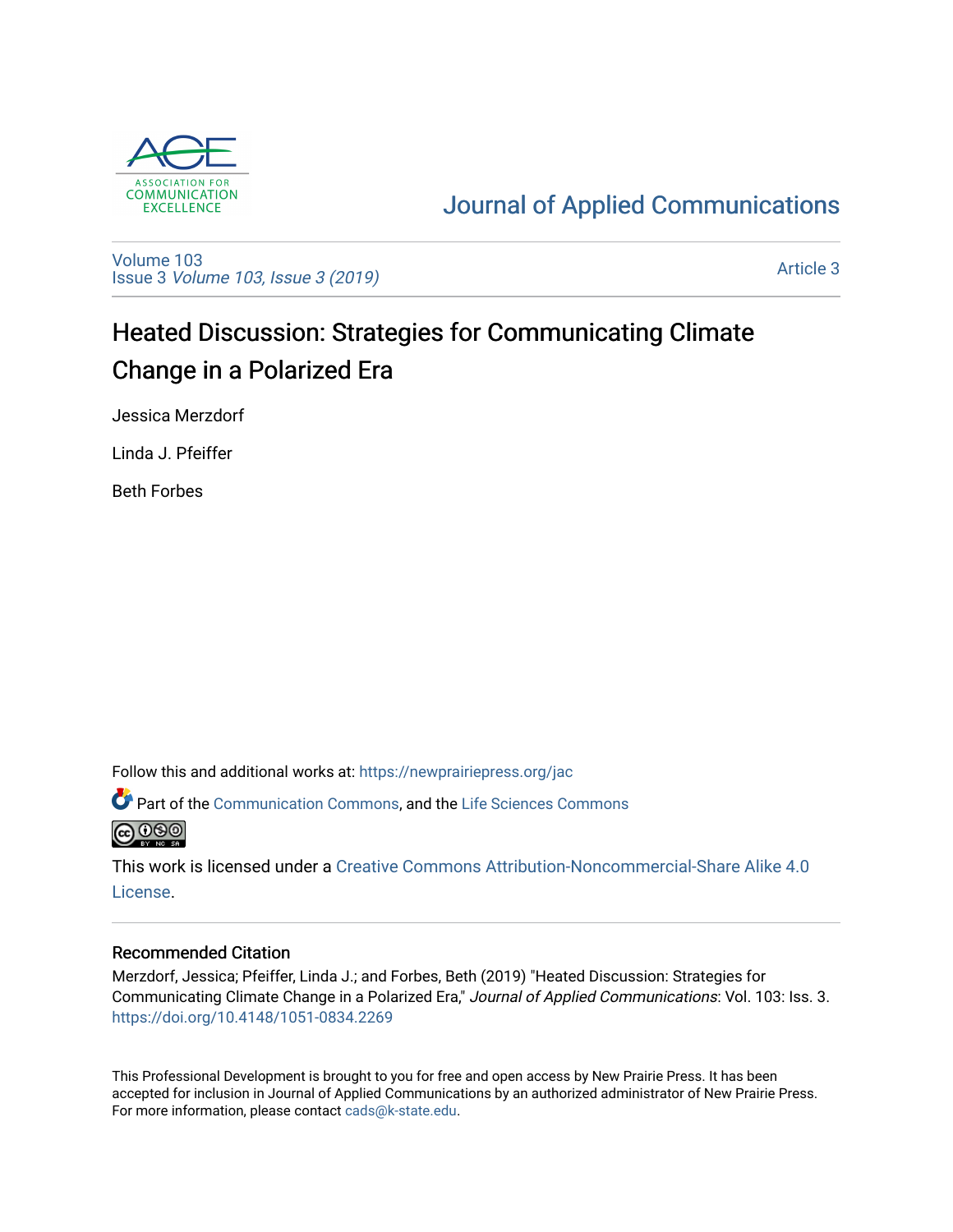## Heated Discussion: Strategies for Communicating Climate Change in a Polarized Era

## **Abstract**

The 2018 report from the Intergovernmental Panel on Climate Change warns that Earth's temperatures may soon reach a tipping point that threatens humanity's future. Scientists from many disciplines agree that anthropogenic climate change is a serious problem yet many Americans remain skeptical of the existence, causes, and/or severity of climate change. In this article, we review recent research on climate change communication focusing on audience variables and messaging strategies with the goal of providing communication practitioners research-based recommendations for climate change message design. Factors that influence audience acceptance and understanding of climate science include: demographic variables (such as political party affiliation, religious orientation, and geographic location), as well as brief sections on misinformation, and beliefs in pseudoscience. Keys to effectively construct climate messaging are discussed including: framing strategies; reducing psychological distance; emotional appeals; efficacy cues; weight-of-evidence/ weight of expert reporting; inoculation/correcting misinformation; and separating science from conspiracy theories. Evidence-based strategies are critical in giving science communicators the tools they need to bridge the gap between the scientific community and the at-risk public.

Keywords: Messaging Strategies, Science Communication, Climate Change

#### Keywords

Messaging Strategies, Science Communication, Climate Change

#### Cover Page Footnote/Acknowledgements

1) The authors confirm there is no conflict of interest and no funding source. 2) This article is not based on any prior presention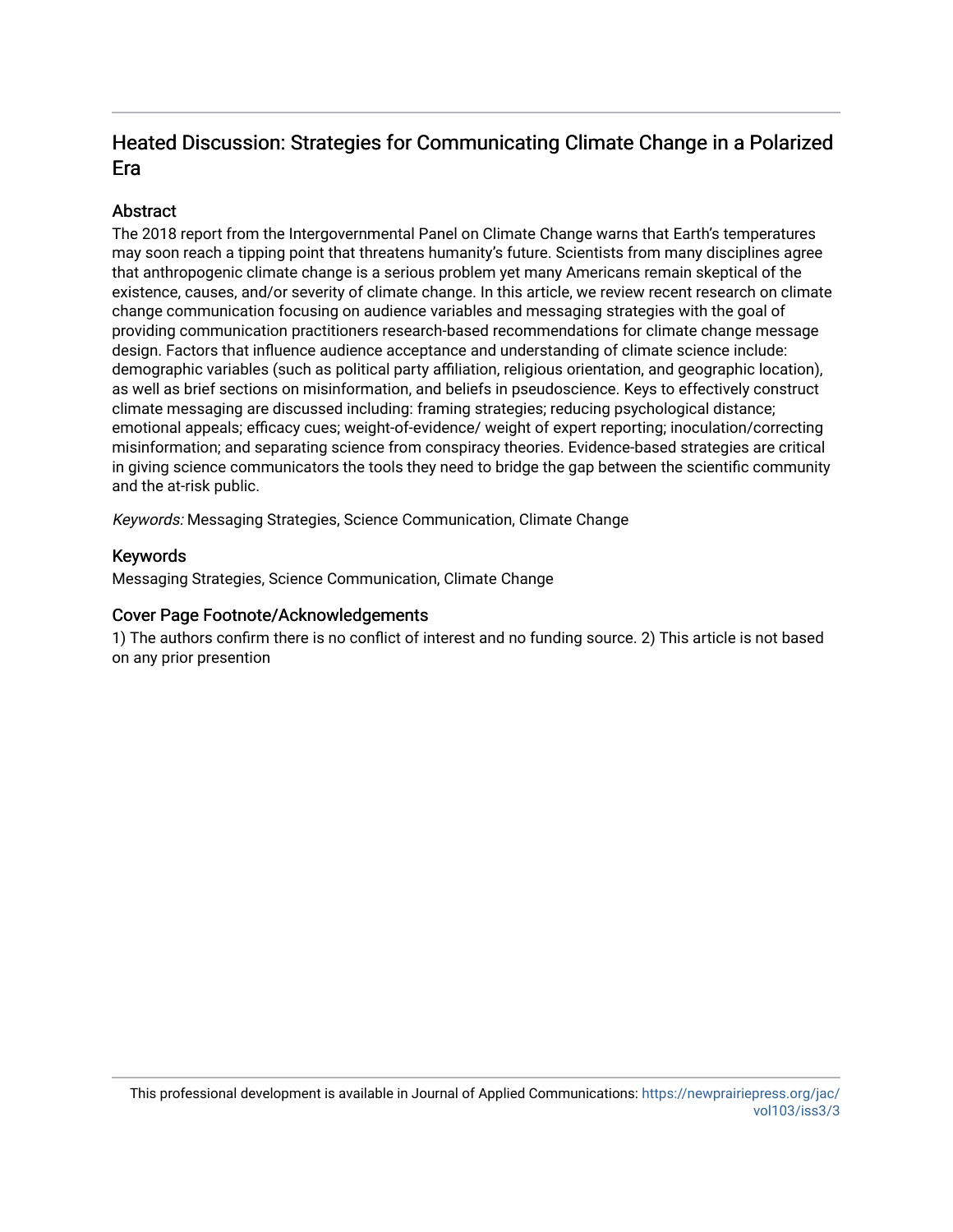In October 2018, the Intergovernmental Panel on Climate Change, composed of more than 60 scientists from 19 countries, issued a strong warning: Without immediate action to reduce worldwide carbon emissions to net zero, the earth could reach the tipping point of 1.5°C warmer than pre-industrial temperatures as soon as 2030. That could lead to increases in extreme temperatures, heavy precipitation, droughts, and sea level rise. If the temperature climbs to 2°C higher than pre-industrial levels, whole ecosystems could be lost, endangering industries, threatening human health, and increasing poverty worldwide (Allen *et al,* 2018). Since the late 1980's, scientists from many disciplines and nations have strongly agreed that human activity since the Industrial Revolution has caused Earth's global climate to change in a variety of ways (Oreskes, 2018): More hot days, shorter winters, more frequent heat waves, more extreme precipitation events and storms, and rising sea levels (Houghton, Jenkins, & Ephraums, 1990; Stocker *et al,* 2013; Cook *et al,* 2016). These changes already impact human health, agriculture, food security, economic welfare, social justice, and national security in measurable ways, and scientists forecast that will continue. (Walsh *et al,* 2014).

Science writers and communicators form a vital link between the scientific community and the public as most Americans use the Internet and other media as their primary source of science information (Allard *et al,* 2018). Still, in America only 49% of citizens are "very" or "extremely" sure climate change is occurring, while 42% of Americans believe they or their families will personally be affected by climate change (Leiserowitz, Maibach, Roser-Renouf, Rosenthal, Cutler, & Kotcher, 2018). The mismatch between scientists' agreement on climate change and American audiences' relatively low levels of climate change belief makes effective communication difficult at best (Brüggemann & Engesser, 2017).

The current political climate creates its own challenges. Academics and journalists describe a "post-truth" communication climate (McNair, 2017; Associated Press, 2018), "in which objective facts are less influential in shaping public opinion than appeals to emotion and personal belief" (Oxford Dictionaries, 2016). This "post-truth" climate poses a problem particularly for journalists trained to present opposing viewpoints in a balanced way (Tuchman, 1972; Entman, 1990). Those who cover science stories from both (or all) sides "fairly" may give equal space to true and false claims, potentially giving readers an incorrect impression of the scientific evidence (Boykoff & Boykoff, 2004; Fahy, 2018). This is especially true for politicized science such as climate change. Covering climate change deniers equally with the majority of scientists urging a response to anthropogenic climate change may lead audiences to believe the issue is still contested and uncertain (Antilla, 2005; Koehler, 2016; Brüggemann & Engesser, 2017).

Despite the changing physical and political climate, communicators can rely on established and emerging research to guide their work. The focus of this article is to summarize research on climate communication related to audience variables and to provide evidence-based messaging techniques for science and agricultural communication practitioners (eg. including those working in public relations in land grant universities or those writing for agricultural publications) as well as for traditional journalists.

#### **Current Research in Climate Communication**

Science communication is more than simply communicating facts to increase audiences' knowledge about a topic or issue. Applying a critical perspective to scientists' findings in the name of serving audiences is part of a larger discussion regarding how best to connect scientists and the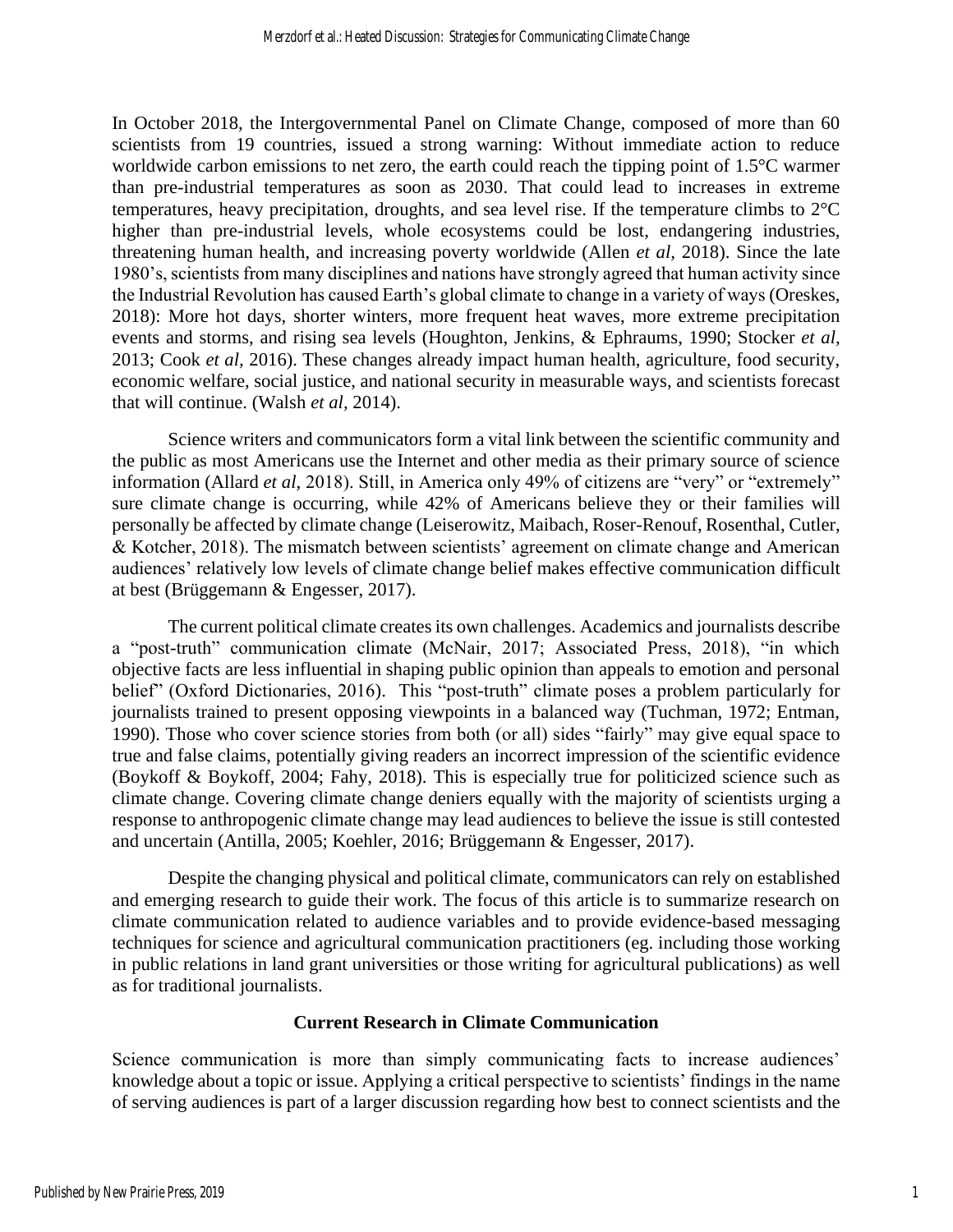public. Scientists themselves have been challenged as communicators. They have perennially struggled with the tendency to communicate using a "deficit model" approach, assuming that, if science and society disagree on an issue, the problem is simply that audiences need more science information. (Nisbet & Scheufele, 2009). However, audiences are not homogenous - they are composed of individuals, each of whom approaches the science message with a different set of beliefs, cultural norms, interests, motivations, and needs.

A variety of factors influence how audiences filter, process, and understand the information they hear, including complex science. Research indicates that people's *knowledge* about climate change accounts for less than ten percent (9.3%) of the variance in their perceptions of climate risk. Far more influential are individual experiences and sociocultural factors such as community norms and values which account for more than half (56.48%) of their perceptions (van der Linden, 2015), making it particularly important that communicators address these factors in their stories.

Researchers have found that several variables affect audiences' acceptance of climate science including their beliefs; demographic variables (such as political party, religious orientation, and where they live); as well as acceptance of misinformation and pseudoscience, and motivated reasoning. The following section will give a brief overview of factors that affect audience understanding of climate science.

## **Factors Affecting Audience Understanding and Acceptance of Climate Change**

Research has shown that individual responses to climate change information can be categorized on a continuum of six unique groupings ranging from "dismissive" to "alarmed". In the middle are those "concerned," "cautious," "disengaged," and "doubtful." The groupings not only indicate the strength of the publics' beliefs, but also possible issue involvement. Health information appeared a strong appeal for those who are on the "concerned" end of the continuum. Those who are less engaged with the issue (the "disengaged," "doubtful," and "dismissive") thought much less about future human health impacts of climate change and may not even know climate change could impact them personally (Roser-Renouf, Maibach, Leiserowitz, Feinberg, Rosenthal, & Kreslake, 2014, p. 3). The authors conclude that incorporating personally relevant information (such as health impacts) appears to be a way to engage audiences in climate stories.

## **Demographic factors**

Demographic variables including political party affiliation, religious beliefs, and geographic location all influence public perceptions of climate change. At an aggregate level, the most consistent predictor of climate change belief and engagement is political party affiliation: Democrats/ liberals tend to believe in climate change and support policies designed to mitigate it. While Republicans/ conservative tend not to believe in climate change, and tend to reject mitigation policies as being economically unfair and unsustainable (Bolsen & Shapiro, 2018; Dunlap & McCright, 2008; McCright & Dunlap, 2011; Bolsen & Druckman, 2018). This division was visible as early as 1997, with an 18-percent gap between Democrats and Republicans on whether they thought global warming was happening (Krosnick, Holbrook, & Visser, 2000). By 2018, when asked whether they thought climate change was a "very important" problem, 72 percent of Democratic voters said it was, compared to just 11 percent of Republican voters (Pew Research Center, 2018). While this is a generalization, the partisan divide is one of the most persistent issues facing communicators in climate message construction.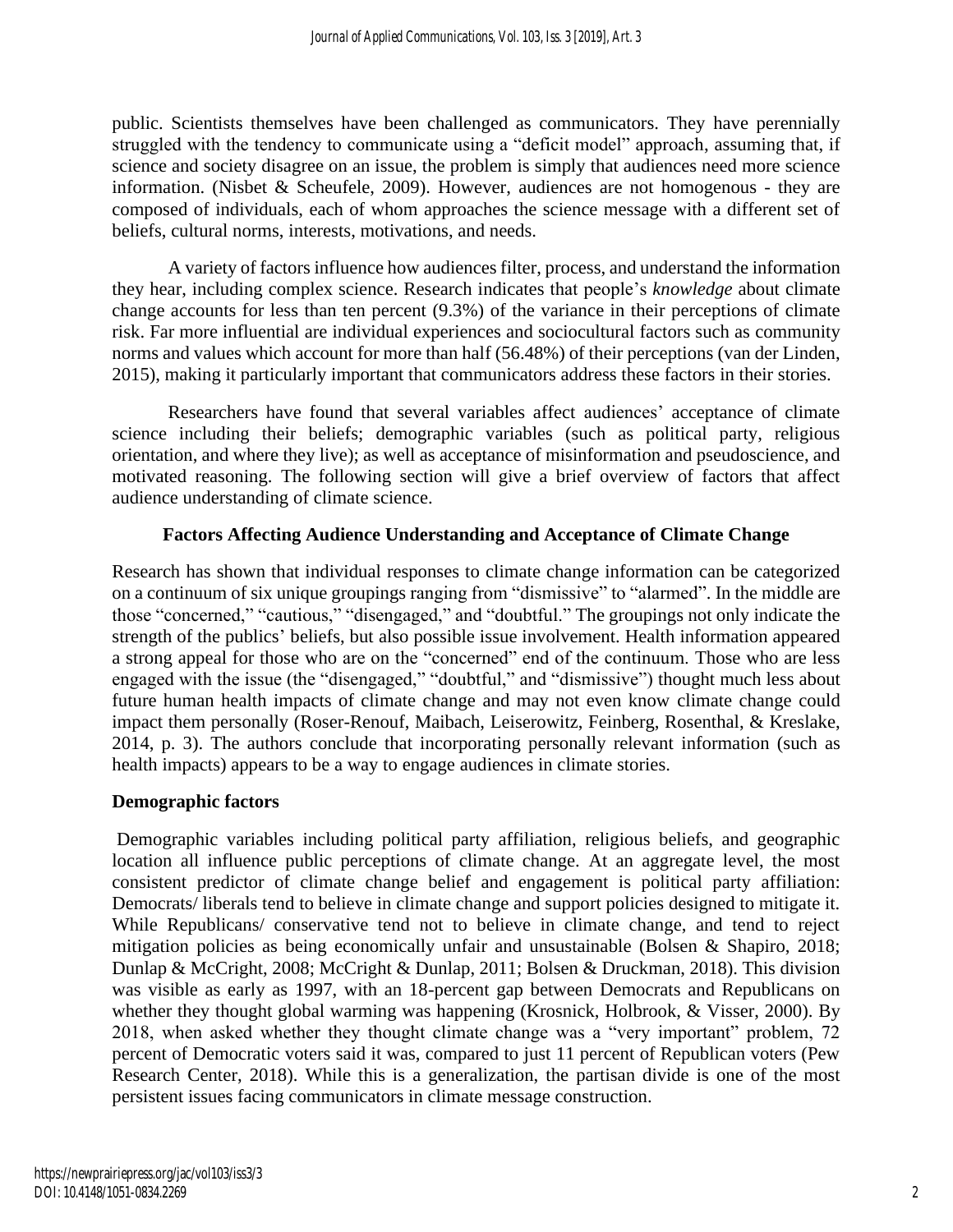Additionally, people's religious beliefs interact with their politics and ethnicity in ways that impact their beliefs about the climate (Roser-Renouf, Maibach, Leiserowitz, & Rosenthal, 2016; Jones, Cox, & Navarro-Rivera, 2014), with evangelical religious groups being less likely to endorse global warming science.

Even where someone lives appears to impact his or her receptiveness to climate messaging. In parts of the United States in which smaller proportions of the population are *concerned* about climate change (rural districts and conservative states) these individuals appeared to demonstrate the most change in beliefs about scientists consensus on climate change after exposure to climate messages (Zhang, van der Linden, Mildenberger, Marlon, Howe, & Leiserowitz, 2018), providing support that effective communications (even with skeptical groups) can continue to heighten public awareness of climate issues.

#### **Erroneous beliefs and pseudoscience**

Climate change perceptions for some relate to their individual susceptibility to misinformation and/ or pseudoscience. When systematic misinformation reaches the level of a parallel belief system, or pseudoscience, it may become embedded as *science denialism* in individuals (Hansson, 2017). They simply do not know or acknowledge the facts as currently understood by the scientific community. This includes people who intentionally deny the existence of climate change, the efficacy of policies intended to mitigate it, and/or the credibility of climate scientists. Techniques used by these groups to refute climate science include cherry-picking of facts (focusing on unique or unusual examples that seem to disprove the rest of the science); outright rejection of scientific discoveries that disprove their personal theories; emphasizing fake or overblown controversies; or setting impossibly high standards of acceptance for new evidence (Hansson, 2017). In a review of 42 commonly repeated denials of climate science, researchers found that all of the denials contain logical fallacies (Cook, Ellerton, and Kinkead, 2018). The prevalence of pseudoscience presents yet another barrier for public understanding of climate science. In these cases, directly addressing the misinformation may be necessary.

## **Motivated reasoning and identify protective cognition**

When scientific information clashes with beliefs or values held by individuals' identity groups, they may be motivated to conform to their group's beliefs rather than accept the message. Motivated reasoning causes audiences to evaluate information they encounter through their own belief lens (Hart & Nisbet, 2012; Lawrence & Estow, 2017). In worst-case scenarios, a "boomerang effect" may be triggered in which an individual's identity-motivated beliefs become even more entrenched after exposure to a message that contradicts their beliefs (Bolsen & Druckman, 2015). Similarly, contradictory information may be ignored in a process labeled "identity-protective cognition" (Sinatra, Kienhues, & Hofer, 2014). Given these barriers, evidence-based messaging becomes all the more critical for communicators.

After reviewing factors that influence audience acceptance of climate science, it is apparent that science communicators not only need to create scientifically accurate messages that convey the facts of climate change for an ideologically diverse population but they must also counter intentionally or unintentionally inaccurate information that misleads audiences. Awareness of the variables that influence audience understanding of climate change can inform decisions communicators make on how best to reach their audiences, while evidence-based messaging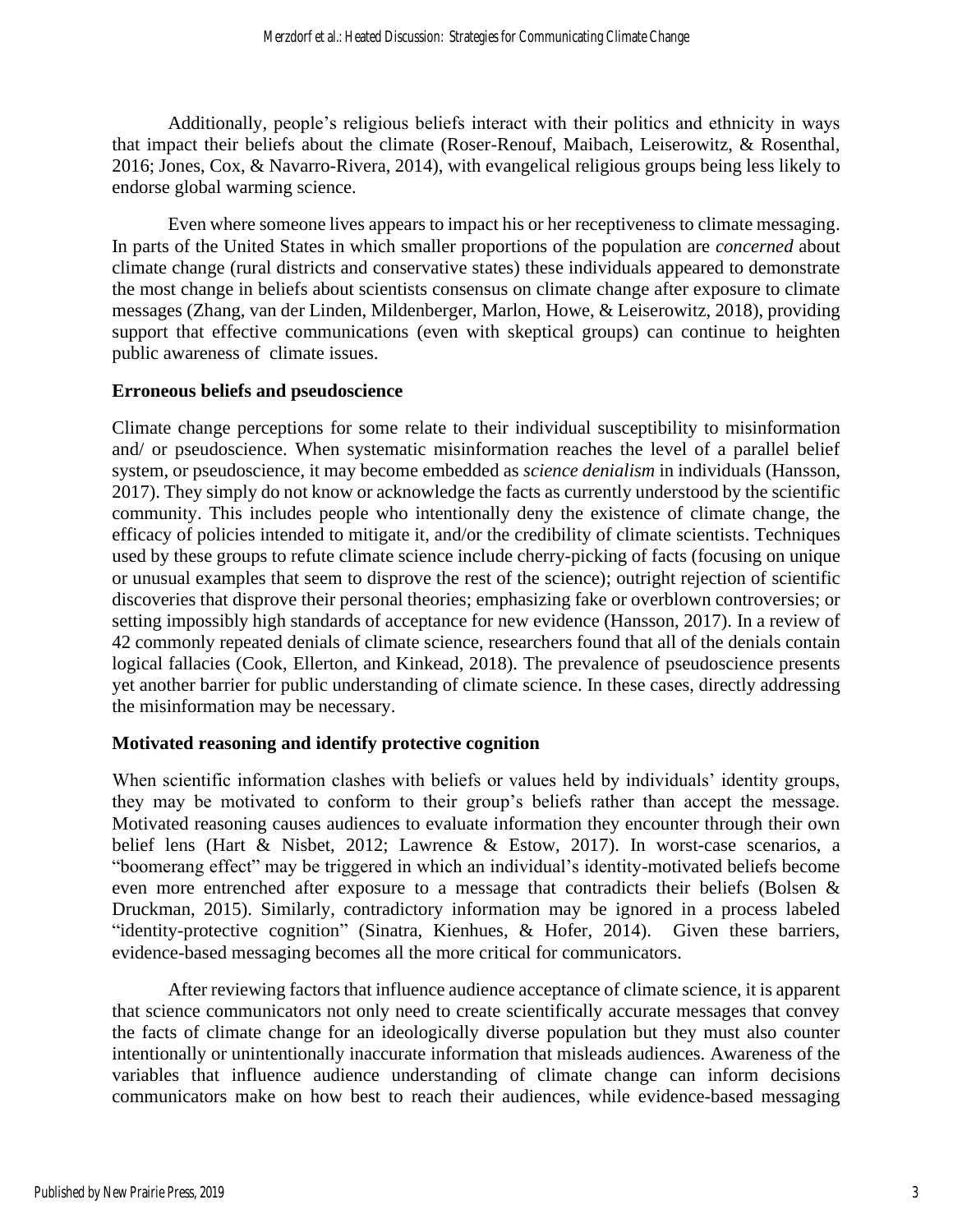practices can help science communicators cut through some of the audience skepticism and/or misinformation.

#### **Messaging Strategies**

Based on issues seen in audience understanding of climate science, we share seven messaging strategies to engage audiences with climate science. These strategies include: framing (local impacts, heightening personal relevance, use of thematic frames); reducing psychological distance; including emotional appeals; using efficacy cues, indicating weight-of-evidence and consensus messaging; using inoculation strategies for misinformation; and separating science from conspiracy theories.

#### **Framing**

To *frame* a topic is "to select some aspects of a perceived reality and make them more salient in a communicating text, in such a way as to promote a particular problem definition, causal interpretation, moral evaluation, and/or treatment recommendation for the item described" (Entman, 1993, p. 52). Framing provides a context of meaning for public understanding of issues (Gamson & Modigliani, 1987, p. 143). Framing allows journalists to select and emphasize certain aspects of the climate change issue in order to best connect with the target audience (Entman, 1993), making framing a useful tool when addressing an audience likely to employ identityprotective cognition or motivated reasoning. Climate change is a multifaceted issue, and by emphasizing specific aspects communicators can demonstrate the relevance of climate change and solutions for a variety of audiences with differing motivations and interests.

There are a many ways that communicators can select salient aspects of climate change that relate to their audiences. For example, researchers have suggested for several years that framing climate change as something that will impact people's local communities will increase their perception of vulnerability (Scannell & Gifford, 2013; Jones, Hine, & Marks, 2017). For example, a 2015 study (Wiest, Raymond, & Clawson, 2015) examined the interacting effects of a *local vs. global* frame, or frames showing climate change's impacts on the American Midwest compared to locations around the world. The team found that, as expected, participants who viewed local frames perceived climate change to be a much more serious risk to their own community. Local framing also boosted Republicans' and Independents' likelihood to engage in individual behavior changes to mitigate climate change (p. 194).

Using personally relevant frames has also shown great promise. In fact, framing climate change as a public health issue is one of the most recommended strategies in messaging literature. The U. S. Global Change Research Program warns that climate change will affect food security, air quality, extreme weather events, and spread of disease vectors, as well as indirectly affecting mental health via stress and uncertainty (U.S. Global Change Research Program, 2016). As an example of local framing, communicators can include locally relevant impacts such as local food security, and local climate impacts such as flooding, or other relevant local impacts. Focusing on this narrow aspect of the larger issue breaks it down into something easier for audiences to connect to their daily lives, and makes it more compelling to them. For audiences such as farmers and those in the agricultural community, who are disproportionately affected by climate change and also less likely to believe in it (Prokopy, Morton, Arbuckle Jr., Mase, & Wilke, 2015), relevant framing may play an important role in connecting the issue to their experiences.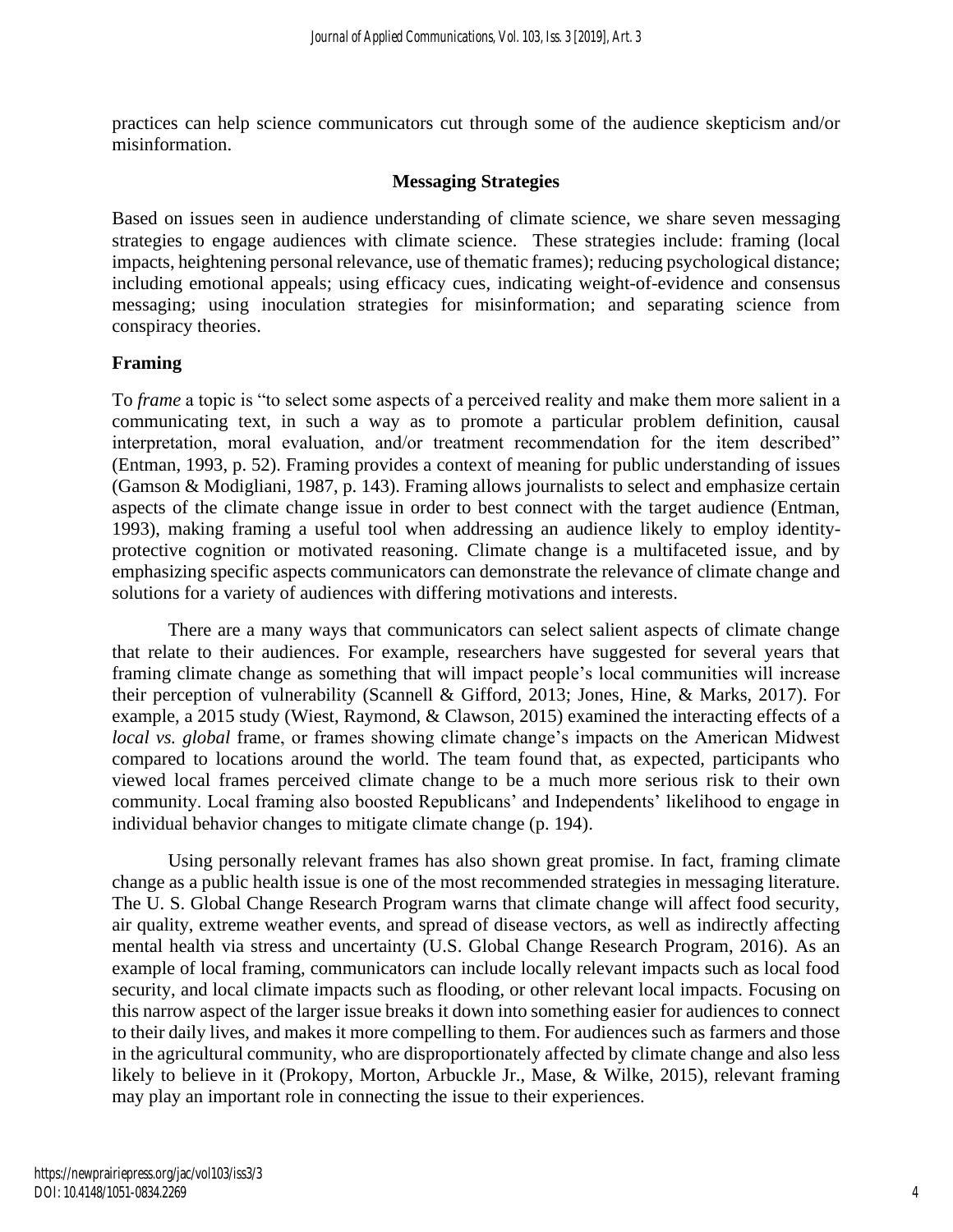In addition to connecting with audiences within the body of an article, connecting the article itself back to the body of work on climate change may play a role in audiences' opinion formation. In 2011, Hart examined the difference in audiences' likelihood to support climate mitigation policy depending on whether they read stories using thematic or episodic framing. *Thematic framing ties the presented information or story back to larger social trends and issues,* while *episodic* framing simply presents a story or case study without making those ties (Iyengar, 1994). Hart (2011) presented two sets of readers with a story about a polar bear struggling to survive in a warming Arctic, but one of those was thematically framed, tying the story back to larger trends of climate change generally (p. 35). He found that the participants who read the thematically framed story were more likely to support government policies to reduce greenhouse gas emissions.

#### **Psychological Distance and Relevance**

Because global climate change is such a large topic, audiences tend to view it as something distant and removed, rather than as something that can and will affect them and their communities (Leiserowitz *et al,* 2018; Scannell & Gifford, 2013). In light of this, one key communications goal is to reduce *psychological distance,* defined by Schuldt, Rickard, and Yang as "the distance at which objects and events are perceived to occur" (2018). Connecting climate change to personal health is an example of reducing *social* psychological distance - making it something that could happen to the reader or someone like him or her, rather than something that will happen to dissimilar people. Finding interviewees or story subjects who are similar to the target audience can reduce psychological distance, enhance message acceptance (Markowitz & Guckian, 2018), and encourage readers to see themselves as capable of making change (Bandura, 1977).

Other ways to reduce psychological distance are *spatial* — connecting climate change to the audiences' community or region; *temporal —* making it seem likely to happen soon rather than in the distant future (in the next decade as opposed to in 100 years); and minimizing *uncertainty* — characterizing climate change as something that is likely to happen, rather than something dubious (Liberman *et al,* 2007; van der Linden, Maibach, & Leiserowitz, 2015).

#### **Emotional Appeals**

Effective messages should also engage the emotions. Emotions are powerful motivators, and when communicators include emotional appeals as well as psychological appeals, it can enhance a message's potency. People engage in low-cost pro-environmental behaviors because they expect it to make them feel good (van der Linden, 2018), and when the people and places they love are threatened by climate change, they describe feeling worried, afraid, and sometimes powerless and frustrated (Wang, Leviston, Hurlstone, Lawrence, & Walker, 2018). Feelings of worry are correlated with higher support for mitigation and adaptation policies (Smith & Leiserowitz, 2014), and feelings of guilt are correlated with more willingness to act to care for the environment (Rees, Klug, & Bamberg, 2015).

For example, a 2018 *New York Times* article collected interviews from adults in several countries who are considering not having children because they are so concerned about the future impacts of climate change (Astor, 2018). The interviewees expressed fear, hopelessness, grief, and sadness. Communicators can use positive emotions and themes to motivate as well. In an April 2018 article from the *Star Tribune,* conservative meteorologist and climate communicator Paul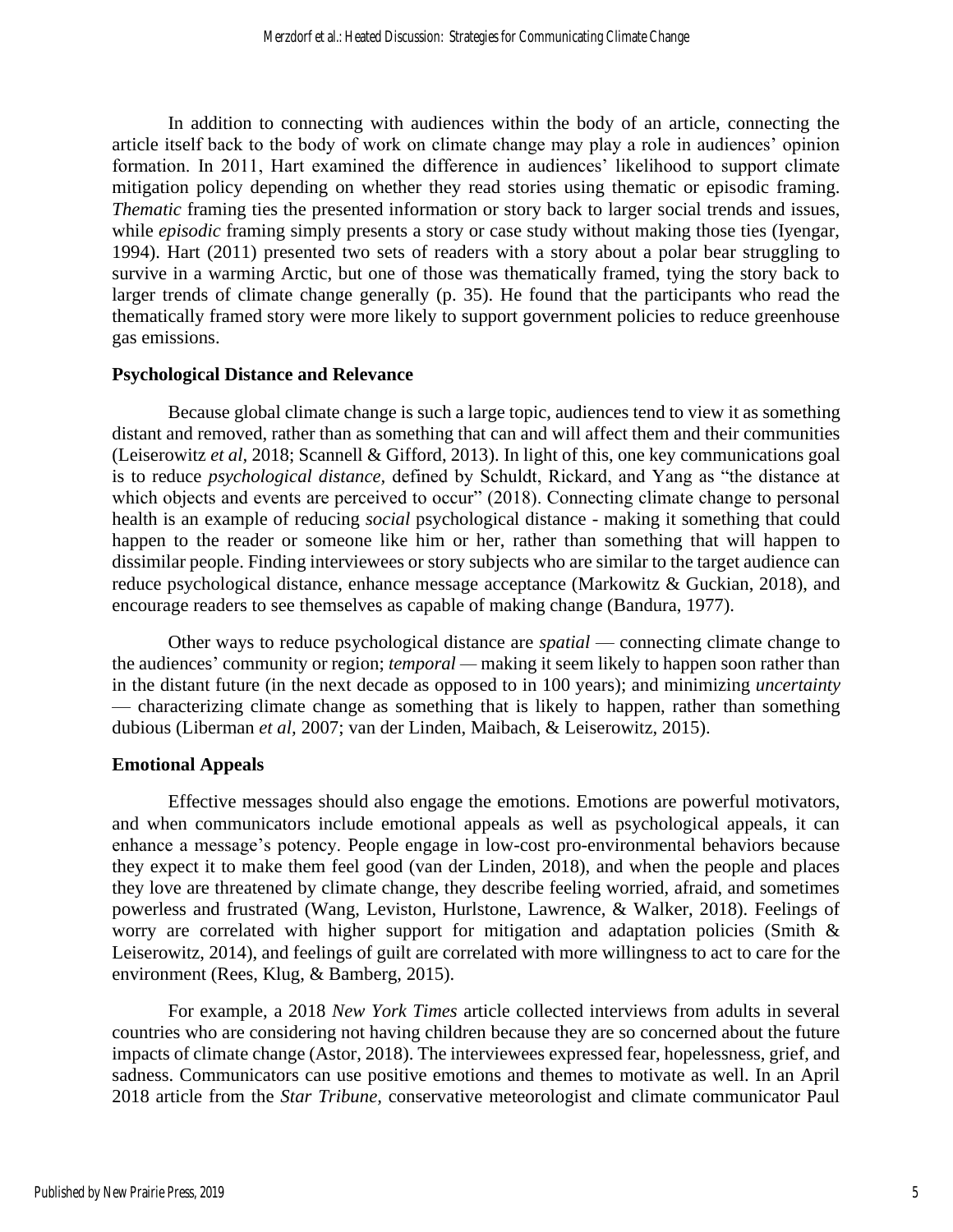Douglas tapped into traditional conservative frames such as the economy and taking responsibility for one's actions (Chazin, 2018). He describes his approach as "weaving faith and science together into a narrative that tries to frame climate change and renewable energy into a story that appeals to people's hearts, as well as their heads".

#### **Including Efficacy Cues**

Messages that help audiences believe they are capable of bringing about a desired outcome are known as efficacy messages (Bandura, 1977, p. 193). People can develop efficacy by reading about people like them performing the desired action successfully, or by being encouraged by others that they themselves can do it (p. 195). Hart and Feldman (2016) describe three types of efficacy related to climate change: *Internal* efficacy, or the belief that the reader can act; *external*  efficacy, the belief that politicians will actually listen to him/her; and *outcome* efficacy, the belief that the action will actually help address climate change (pp. 3-4). Efficacy is strongly linked to action – people with strong self-efficacy believe that they will succeed despite obstacles, and are more likely to persevere and act to achieve their goals. An example of self-efficacy and outcome efficacy are included in the example message below.

The road towards that transition [to mitigate climate change] includes daily decisions within your reach – like driving and flying less, switching to a 'green' energy provider and changing what you eat and buy. … You don't have to go vegetarian or vegan to make a difference: cut down gradually and become a 'flexitarian'. By reducing your consumption of animal protein by half, you can cut your diet's carbon footprint by more than 40%. (Ortiz, 2018).

Communication scholars have recommended that climate change messages not only include information on actions to take, but also statements on both individual and group efficacy (Maibach *et al.* 2008 p. 494-495).

#### **Weight-of-Evidence Reporting and Consensus Messaging**

One of the most important messages that many climate communicators want to drive home is the strong consensus among climate scientists regarding its existence and severity. Environmental journalists found in the early 2000's that by adhering to a traditional practice of objectivity — presenting both sides of the climate change argument fairly and with equal space that they were creating a "false balance" in which the skeptical voices seemed equal in prominence and number with the scientists warning of impending disaster (Boykoff & Boykoff, 2004; Fahy, 2018). In response, Sharon Dunwoody, a communication scholar from the University of Wisconsin, proposed the *weight-of-evidence* model (Dunwoody, 2005), in which the writer reports on both sides of the issue while making it clear where the majority of scientists stand. "An example of this line of research includes the now commonly used statement, 'ninety-seven percent of global scientists support the research that the earth is warming due to climate change'. This...makes clear what the bulk of experts believe to be true" (Kohl, Kim, Peng, Akin, Koh, Howell, & Dunwoody, 2016, p. 979).

However, consensus messaging techniques alone may not be strong enough to overcome audience bias. In 2018, a team of researchers found that audiences in more conservative states responded more positively to the consensus message than those in more liberal states (Zhang, van der Linden, Mildenberger, Marlon, Howe, & Leiserowitz, 2018, p. 2). The researchers believe this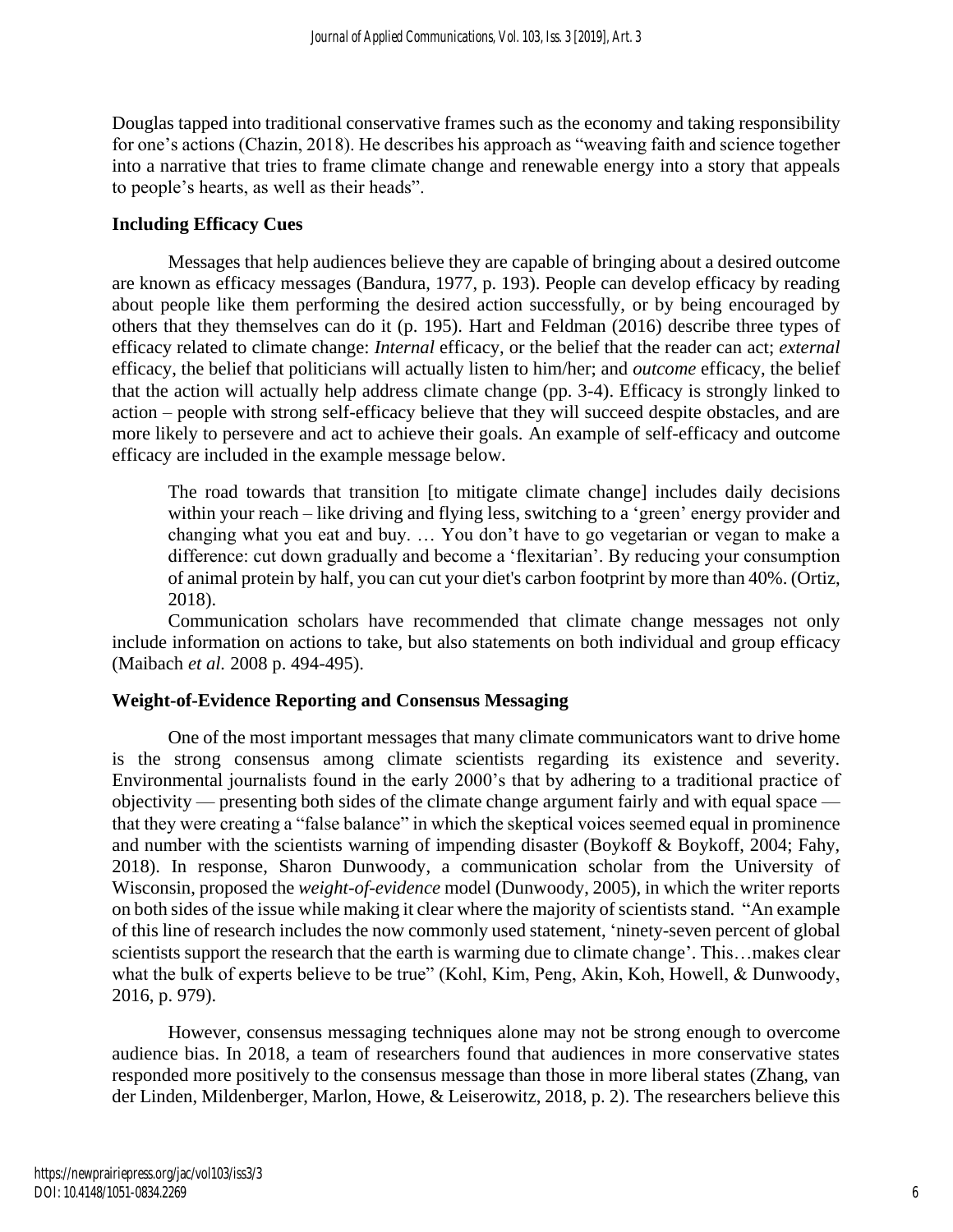could be due to conservatives' likelihood to prefer consensus, hierarchy, and conscientiousness, as predicted by cultural cognition theory (Kahan, 2012). Conversely, another recent study investigated what happened when conservatives and liberals were presented political messages that conflicted with their personal values, and then were told that the majority of scientists agreed with the dissonant messages. Both liberal and conservative participants responded negatively to scientists who demonstrated high levels of consensus on issues with which they disagreed, with this effect being even more pronounced among liberals than conservatives (Dixon & Hubner, 2018). In short, a single technique like including consensus messaging is unlikely to overcome strongly held audience beliefs by itself.

#### **Inoculation / Correcting Misinformation**

Strategies that climate communicators can use to deal with issues of misinformation in the public include preventing errors before they spread and/or "treating" or correcting errors after they spread. *Inoculation theory* involves anticipating common errors or false beliefs that may be held by members of the audience, and preemptively addressing those errors in the body of the message. Typically, successful inoculation includes both a warning that falsehoods and logic errors exist and that the reader may encounter them, followed by a preventative rebuttal of the argument (Cook, Lewandowsky, & Ecker, 2017).

In their 2017 study on inoculation, van der Linden *et al* gave six examples of common false beliefs about climate change (supplementary information, pp. 1-2): 1) There is no consensus among scientists about climate change, 2) Most climate scientists say human-caused global warming is happening because that's how they get government grant money, 3) Global warming is not real; therefore the "consensus" is a hoax, 4) The so-called "consensus" studies showing that climate scientists agree human-caused global warming is happening are flawed. 5) The IPCC (Intergovernmental Panel on Climate Change) is an alarmist organization, filled with alarmist scientists who are creating a "false consensus" about the reality of human-caused climate change and, 6) Climate scientists are doing everything possible to silence the global warming skeptics.

In messages where it is appropriate to inoculate against possible false beliefs or reasoning errors such as these, communicators can directly address and debunk these ideas in their stories so readers will remember the correct information when they encounter it later. For example:

Think about climate change and you may picture melting ice caps and stranded polar bears. But you should also picture … disease-spreading Asian tiger mosquito [which spreads Zika Virus and West Nile Disease]. As seasonal cycles shift and ecosystems are thrown off balance, those invasive species — and many others — could infiltrate a broader range of territories with devastating consequences to our health, vital habitats and industries" (Morrison, 2018).

#### **Addressing Conspiracy Beliefs**

Some audience members may believe that climate change is a hoax perpetrated by the scientific community. According to Bolsen and Druckman (2018), one way to present accurate information to an audience that holds conspiracy beliefs is to validate their belief in conspiracies in general, while making a clear separation between believing in climate change and believing in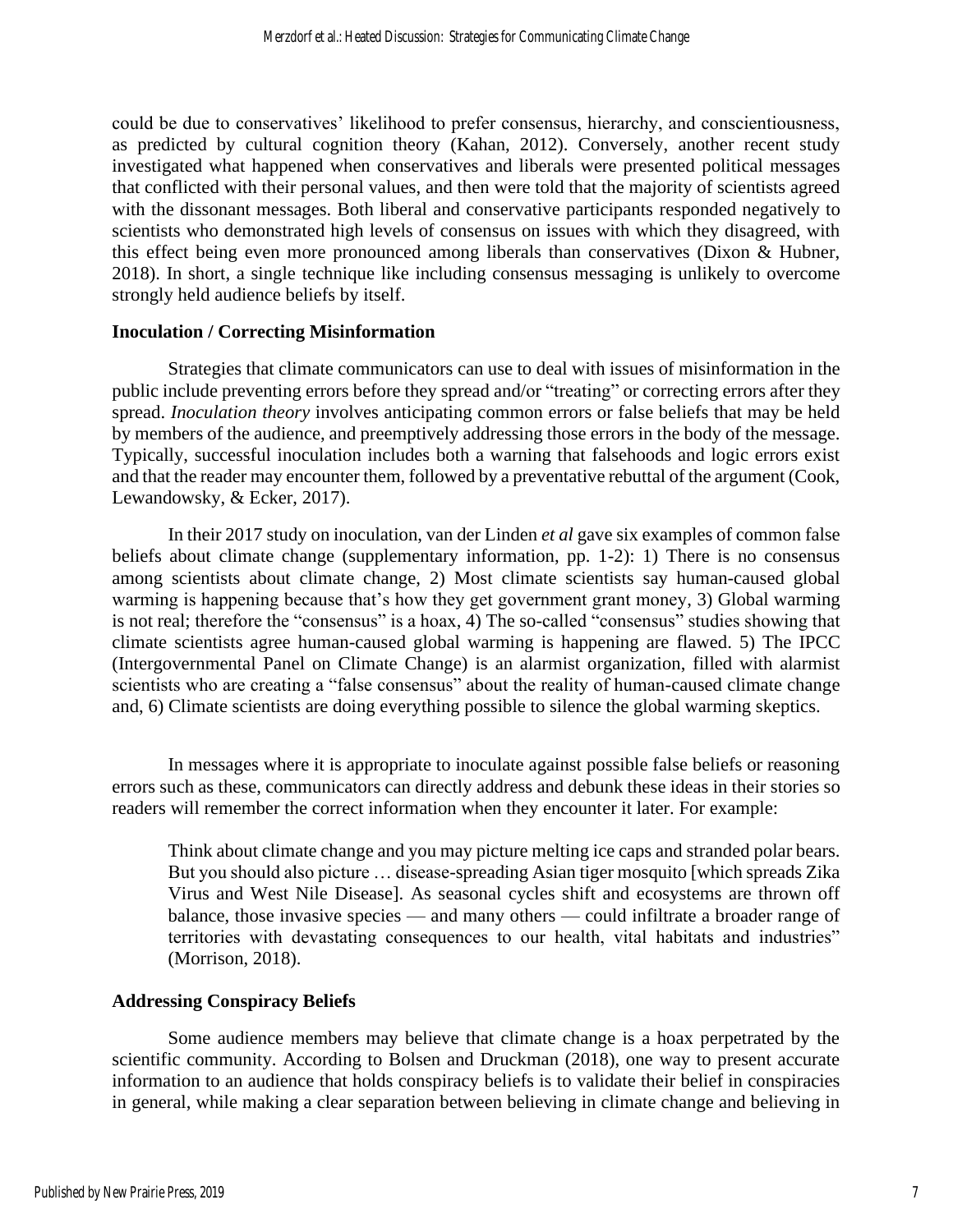conspiracies. If the audiences' beliefs are acknowledged rather than threatened, audience members are less likely to feel personally attacked and more willing to listen to the information (Cohen & Sherman, 2014). For example:

[A] group is now claiming that the California wildfires were caused by lasers or directed energy weapons manipulated by the US government. Some conspiracists argue that the fires were a government-led attempt to destroy entire regions, while others have suggested that the US was trying to clear a path for a high-speed rail system … To set the record straight, we talked to Marko Bourne, a former Federal Emergency Management Agency (FEMA) official who now leads Booz Allen Hamilton's emergency management, disaster assistance, and risk practice" (Bendix, 2018)…

This approach appears to be effective. In one study on conspiracy theories, participants were presented a standard message about climate consensus, accompanied by the statement: "A majority of people acknowledge that on many topics, powerful people work to mislead citizens for bad purposes. Yet human induced climate change is not one of those topics" (p. 455). Research found that participants who indicated they believed in conspiracies and believed that climate change was a hoax demonstrated slight increases in their belief in climate change— and more interest in receiving information about climate change—when they received the message with this qualifier.

In summary, climate communication would benefit from use of the range of techniques discussed above. From a framing perspective use of both episodic framing and thematic framing is helpful. Episodic framing (and the emotion it evokes) engages attention, relevance, and is helpful in motivating public action. Thematic framing is critical in providing cues for which strategies are effective, particularly with the goal of policy changes. Local framing along with proximity cues are essential for heightening personal relevance. Proximity cues should include not only spacial but temporal cues as seen in recent climate reports stating that actions must be taken within the next decade. Including both internal and external efficacy cues is essential to offset hopelessness and to provide a roadmap for action. Regarding the journalistic norm of balance, weight-ofevidence (or consensus) reporting is a much more accurate approach for science news. Finally, when misinformation is promoted, it is essential to counter quickly with accurate science from reputable and credible sources. When used together, these strategies enhance the message design for science and agricultural communicators writing about climate change.

#### **Conclusion**

The emerging field of science commuication continues to inform communication practices to both better understand audiences, and to use that understanding to craft meaningful evidencebased messaging that motivates public engagement with climate change. As the urgency for action on climate change increases, communicators can play a key role by using the best science for developing messaging strategies that leverage audience characteristics to aid in motivating the public to engage on this complex science problem. Emerging research is examining models that link personal experiences of extreme weather events specifically with cognitive attributions to climate change in order to motivate behaviors that protect communities. As the public interfaces with science primarily through the media, communicators are instrumental in staying current with these evidence-based practices for crafting messages that bridge the multiple gaps in public understanding of climate science.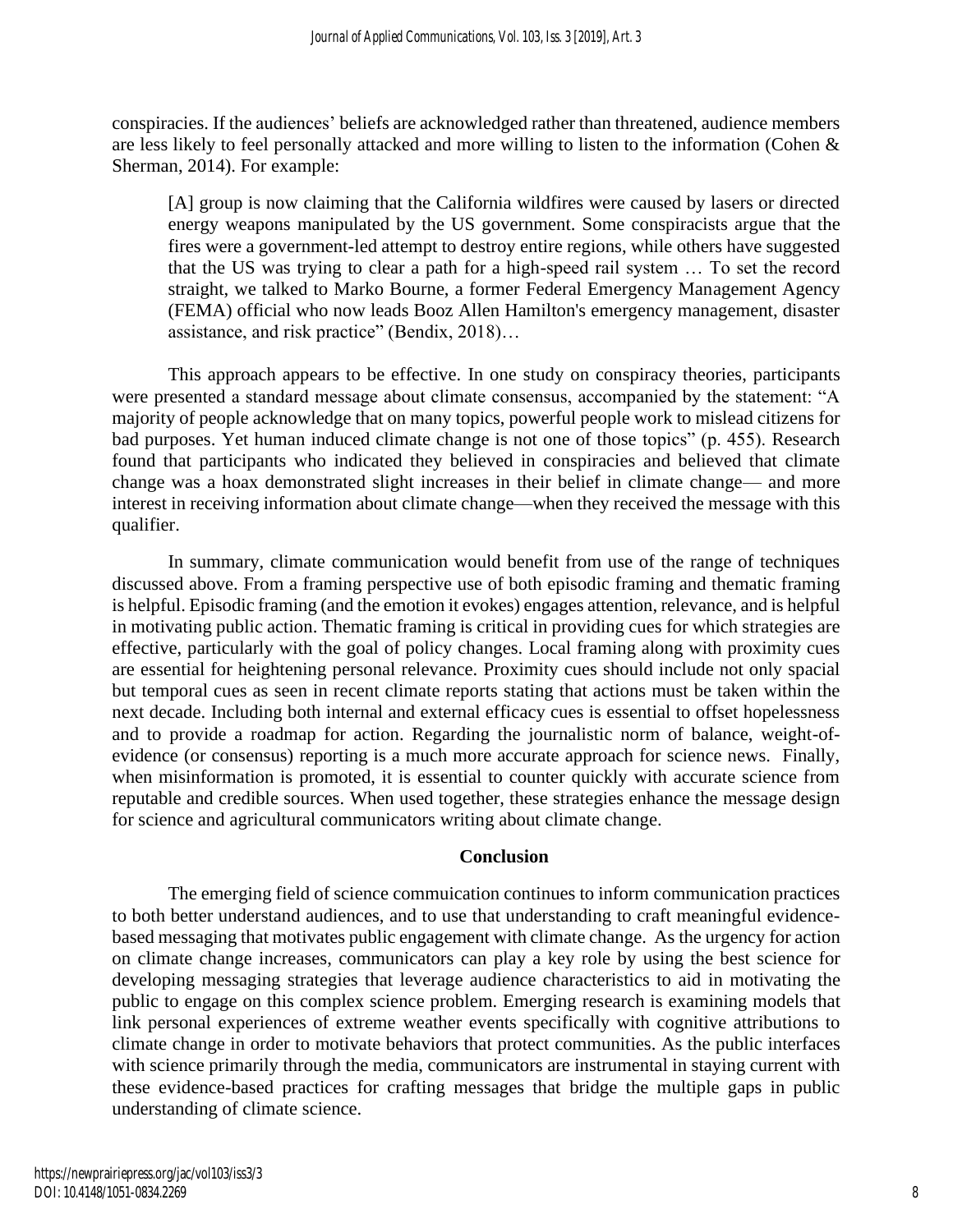#### **References**

- Allard, D. … Zbiek, R. M. (2018). Science and technology: Public attitudes and understanding. In *Science & engineering indicators 2018* (pp. 7-1 — 7-99)*.* National Science Foundation. Retrieved October 19, 2018 from [https://www.nsf.gov/statistics/2018/nsb20181/assets/404/science-and-technology-public](https://www.nsf.gov/statistics/2018/nsb20181/assets/404/science-and-technology-public-attitudes-and-understanding.pdf)[attitudes-and-understanding.pdf.](https://www.nsf.gov/statistics/2018/nsb20181/assets/404/science-and-technology-public-attitudes-and-understanding.pdf)
- Allen, M., … Zickfield, K., (2018). Summary for Policymakers. In *Global warming of 1.5 °C* (pp. SPM-1 — SPM-33)*.* Intergovernmental Panel on Climate Change. Retrieved October 7, 2018 from [http://report.ipcc.ch/sr15/pdf/sr15\\_spm\\_final.pdf.](http://report.ipcc.ch/sr15/pdf/sr15_spm_final.pdf)
- Antilla, L. (2005). Climate of skepticism: US newspaper coverage of the science of climate change. *Global Environmental Change, 15*(4), 338-352.
- Associated Press (2018, August 19). Giuliani on hazards of Trump interview: 'Truth isn't truth'. *Associated Press.* Press. Retrieved from [https://www.apnews.com/678cf65e53c1406482284f1fef2a0f8f.](https://www.apnews.com/678cf65e53c1406482284f1fef2a0f8f)
- Astor, M. (2018, February 5). No children because of climate change? Some people are considering it. *Climate,* The New York Times. Retrieved November 1, 2018 from [https://www.nytimes.com/2018/02/05/climate/climate-change-children.html.](https://www.nytimes.com/2018/02/05/climate/climate-change-children.html)
- Bandura, A. (1977). Self-efficacy: toward a unifying theory of behavioral change. Psychological Review, 84(2), 191. <http://dx.doi.org/10.1037/0033-295X.84.2.191>
- Bendix, A. (2018). YouTube is teeming with conspiracy theories about the California wildfires. Here's what really may have caused the flames. *Business Insider.* Retrieved November 29, 2018 from [https://www.businessinsider.com/youtube-theories-what-caused-california](https://www.businessinsider.com/youtube-theories-what-caused-california-wildfires-2018-11)[wildfires-2018-11.](https://www.businessinsider.com/youtube-theories-what-caused-california-wildfires-2018-11)
- Bolsen, T., & Druckman, J. N. (2015). Counteracting the politicization of science. *Journal of Communication, 65*(5), 745-769. <http://dx.doi.org/10.1111/jcom.12171>
- Bolsen, T., & Druckman, J. N. (2018). Do partisanship and politicization undermine the impact of a scientific consensus message about climate change? *Group Processes & Intergroup Relations, 21*(3), 389-402. <http://dx.doi.org/10.1177/1368430217737855>
- Bolsen, T., & Shapiro, M. A. (2018). The US news media, polarization on climate change, and pathways to effective communication. *Environmental Communication, 12*(2), 149-163. <http://dx.doi.org/10.1080/17524032.2017.1397039>
- Boykoff, M. T., & Boykoff, J. M. (2004). Balance as bias: global warming and the US prestige press. *Global environmental change*, *14*(2), 125-136. <http://dx.doi.org/10.1016/j.gloenvcha.2003.10.001>
- Brüggemann, M., & Engesser, S. (2017). Beyond false balance: How interpretive journalism shapes media coverage of climate change. *Global Environmental Change, 42,* 58-67. <https://doi.org/10.1016/j.gloenvcha.2016.11.004>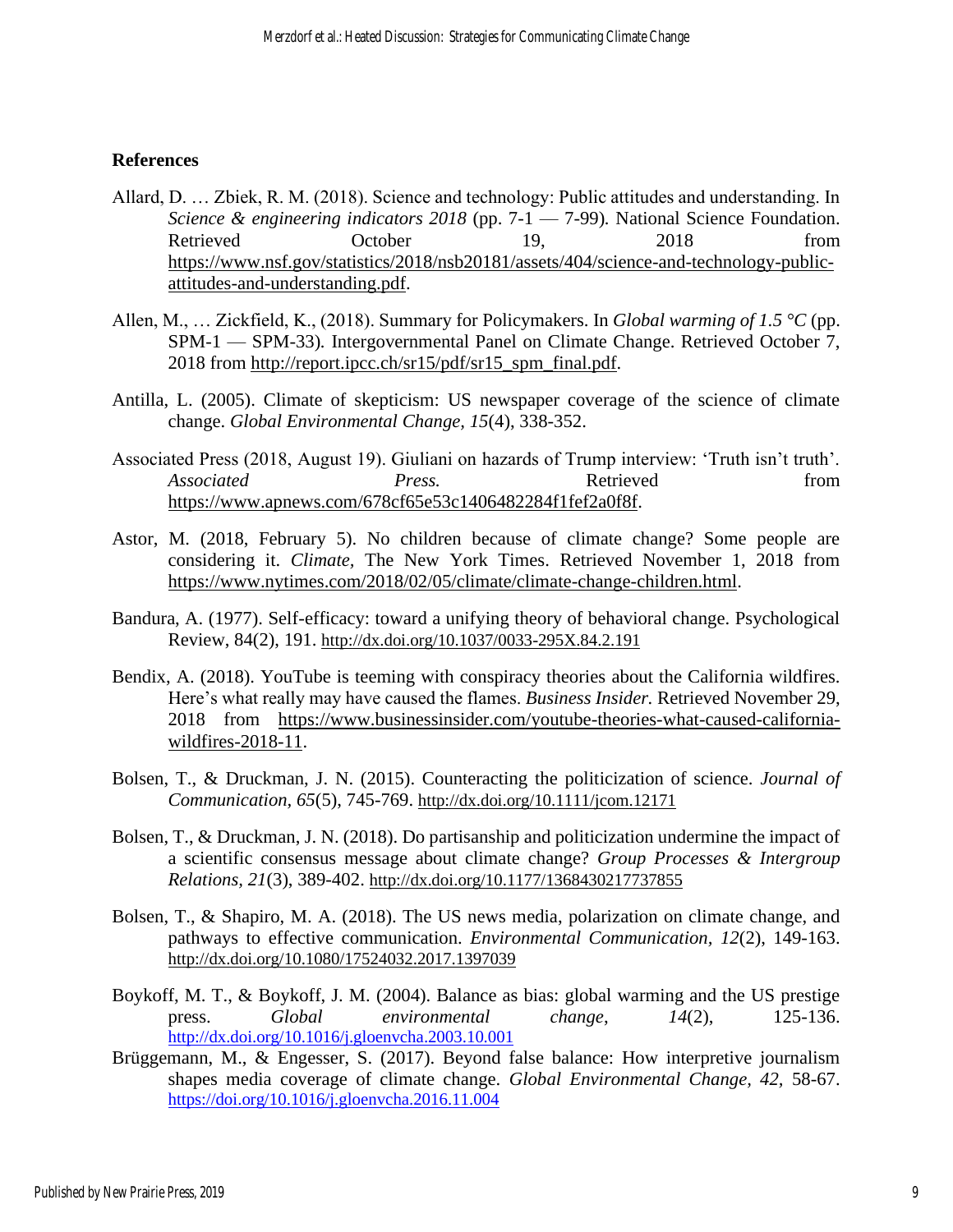- Chazin, R. (2018, April 16). Paul Douglas talks conservative values, climate change in PBS' new 'Nova' special. *Star Tribune.* Retrieved November 5, 2018 from http://www.startribune.com/paul-douglas-talks-conservative-values-and-climate-changein-pbs-new-nova-special/479666723/.
- Cohen, G. L., and Sherman, D. K. (2014). The psychology of change: Self-affirmation and social psychological intervention. *Annual Review of Psychology, 65,* 333–371. https://doi.org/10.1146/annurev-psych-010213-115137.
- Cook, J., Ellerton, P., & Kinkead, D. (2018). Deconstructing climate misinformation to identify reasoning errors. *Environmental Research Letters, 13*(2), 024018. <http://dx.doi.org/10.1088/1748-9326/aaa49f>
- Cook, J., Lewandowsky, S., & Ecker, U. K. (2017). Neutralizing misinformation through inoculation: Exposing misleading argumentation techniques reduces their influence. *PloS One, 12*(5), e0175799. <http://dx.doi.org/10.1371/journal.pone.0175799>
- Cook, J., Oreskes, N., Doran, P. T., Anderegg, W. R., Verheggen, B., Maibach, E. W., ... & Nuccitelli, D. (2016). Consensus on consensus: a synthesis of consensus estimates on human-caused global warming. *Environmental Research Letters, 11*(4), 048002. <http://dx.doi.org/10.1088/1748-9326/11/4/048002>
- Dixon, G., & Hubner, A. (2018). Neutralizing the effect of political worldviews by communicating scientific agreement: A thought-listing study. *Science Communication, 40*(3), 393-415. <http://dx.doi.org/10.1177/1075547018769907>
- Dunlap, R. E., & McCright, A. M. (2008). A widening gap: Republican and Democratic views on climate change. *Environment: Science and Policy for Sustainable Development, 50*(5), 26-35. <http://dx.doi.org/10.3200/ENVT.50.5.26-35>
- Dunwoody, S. (2005). Weight-of-evidence reporting: What is it? Why use it?. *Nieman Reports, 59*(4), 89.
- Entman, R. M. (1990). *Democracy without citizens: Media and the decay of American politics.* Oxford University Press.
- Entman, R. M. (1993). Framing: Toward clarification of a fractured paradigm. *Journal of Communication, 43*(4), 51-58. <http://dx.doi.org/10.1111/j.1460-2466.1993.tb01304.x>
- Fahy, D. (2018). Objectivity as trained judgment: How environmental reporters pioneered journalism for a "post-truth" era. *Environmental Communication,* 1-7. <http://dx.doi.org/10.1080/17524032.2018.1495093>
- Gamson, W. A., & Modigliani, A. (1987). The changing culture of affirmative action. In R. G. Braungart & M. M. Braungart (Eds.), *Research in Political Sociology* (Vol. 3, pp. 137- 177). Greenwich, CT: JAI Press.
- Hansson, S. O. (2017). Science denial as a form of pseudoscience. *Studies in History and Philosophy of Science Part A, 63,* 39-47. <http://dx.doi.org/10.1016/j.shpsa.2017.05.002>
- Hart, P. S. (2011). One or many? The influence of episodic and thematic climate change frames on policy preferences and individual behavior change. *Science Communication, 33*(1), 28-51. <http://dx.doi.org/10.1177/1075547010366400>
- Hart, P. S., & Feldman, L. (2016). The influence of climate change efficacy messages and efficacy beliefs on intended political participation. *PloS One, 11*(8), e0157658. <http://dx.doi.org/10.1371/journal.pone.0157658>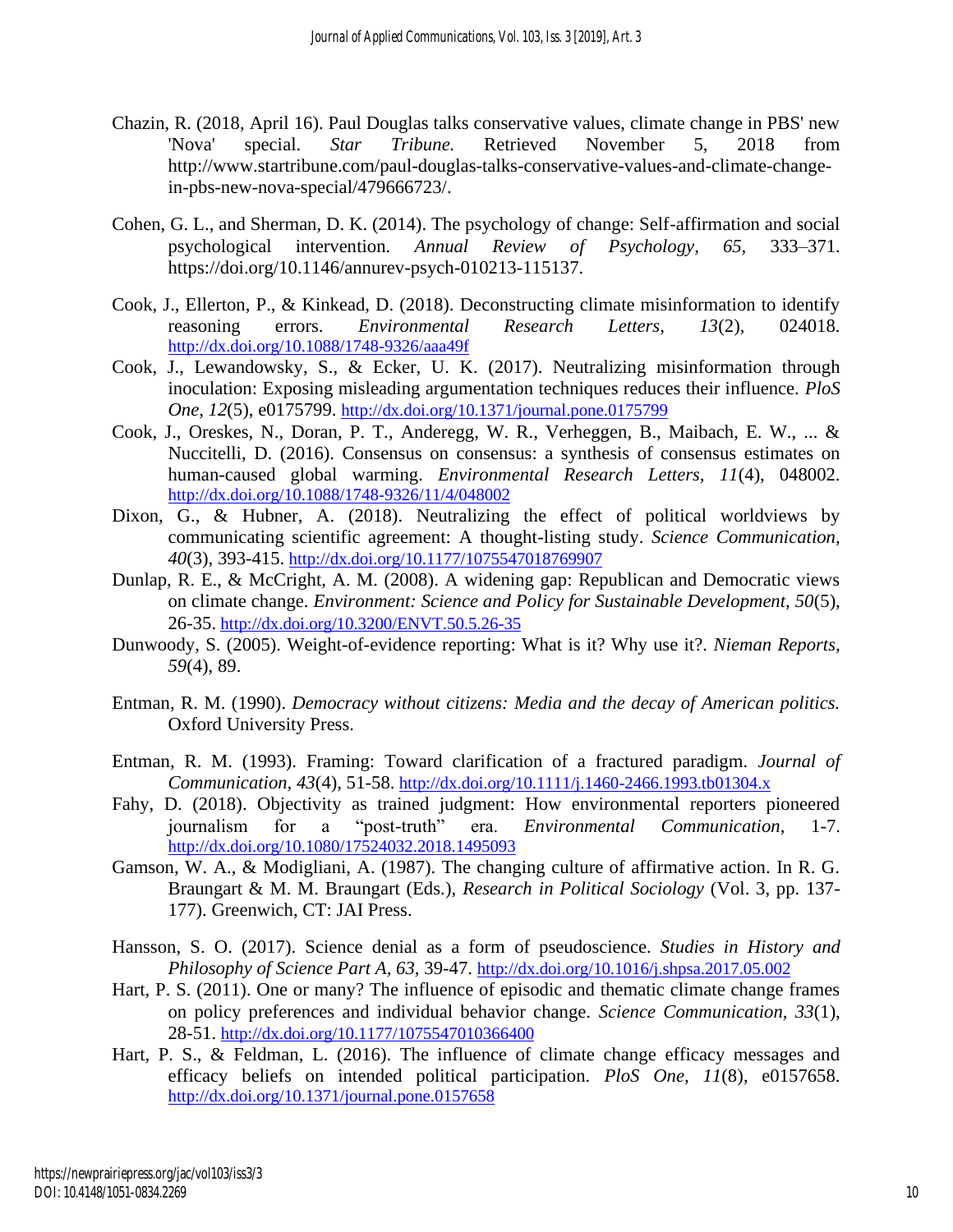- Hart, P. S., Nisbet, E. C. (2012). Boomerang effects in science communication: How motivated reasoning and identity cues amplify opinion polarization about climate mitigation policies. *Communication Research*, 39(6), 701-723. <http://dx.doi.org/10.1177/0093650211416646>
- Houghton, J.T., Jenkins, G.J., and Ephraums, J.J. (Eds.). (1990). Summary for policymakers. In *Climate change: The IPCC scientific assessment.* Cambridge, Great Britain: Cambridge University Press.
- Iyengar, S. (1994). *Is anyone responsible?: How television frames political issues.* University of Chicago Press. <http://dx.doi.org/10.7208/chicago/9780226388533.001.0001>
- Jones, R. P., Cox, D., & Navarro-Rivera, J. (2014). *Believers, sympathizers, and skeptics: why Americans are conflicted about climate change, environmental policy and science.*  Findings from the PRRI/AAR religions, values, and climate change survey. Washington, D.C.: Public Religion Research Institute.
- Jones, C., Hine, D. W., & Marks, A. D. (2017). The future is now: reducing psychological distance to increase public engagement with climate change. *Risk Analysis, 37*(2), 331- 341. <http://dx.doi.org/10.1111/risa.12601>
- Kahan, D. M. (2012). Cultural cognition as a conception of the cultural theory of risk. In *Handbook of risk theory* (pp. 725-759). Springer, Dordrecht. [http://dx.doi.org/10.1007/978-94-007-1433-5\\_28](http://dx.doi.org/10.1007/978-94-007-1433-5_28)
- Koehler, D. J. (2016). Can journalistic "false balance" distort public perception of consensus in expert opinion?. *Journal of Experimental Psychology: Applied, 22*(1), 24. <http://dx.doi.org/10.1037/xap0000073>
- Kohl, P. A., Kim, S. Y., Peng, Y., Akin, H., Koh, E. J., Howell, A., & Dunwoody, S. (2016). The influence of weight-of-evidence strategies on audience perceptions of (un)certainty when media cover contested science. *Public Understanding of Science, 25*(8), 976-991. <http://dx.doi.org/10.1177/0963662515615087>
- Krange, O., Kaltenborn, B. P., & Hultman, M. (2018). Cool dudes in Norway: climate change denial among conservative Norwegian men. *Environmental Sociology,* 1-11. <http://dx.doi.org/10.1080/23251042.2018.1488516>
- Krosnick, J. A., Holbrook, A. L., & Visser, P. S. (2000). The impact of the Fall 1997 debate about global warming on American public opinion. *Public Understanding of Science,* 9, 239-260. <http://dx.doi.org/10.1088/0963-6625/9/3/303>
- Lawrence, E. K., & Estow, S. (2017). Responding to misinformation about climate change. *Applied Environmental Education & Communication, 16*(2), 117-128. <http://dx.doi.org/10.1080/1533015X.2017.1305920>
- Leiserowitz, A., Maibach, E., Roser-Renouf, C., Rosenthal, S., Cutler, M., & Kotcher, J. (2018). *Climate change in the American mind: March 2018.* Yale University and George Mason University. New Haven, CT: Yale Program on Climate Change Communication.
- Liberman, N., Trope, Y., Stephan, E. (2007). Psychological distance. In A. W. Kruglanski, & E. T. Higgins (Eds.), *Social psychology: Handbook of basic principles* (Vol. 2, pp. 353&383). New York: Guilford Press.
- Maibach, E. W., Roser-Renouf, C., & Leiserowitz, A. (2008). Communication and marketing as climate change–intervention assets: A public health perspective. *American journal of preventive medicine*, *35*(5), 488-500.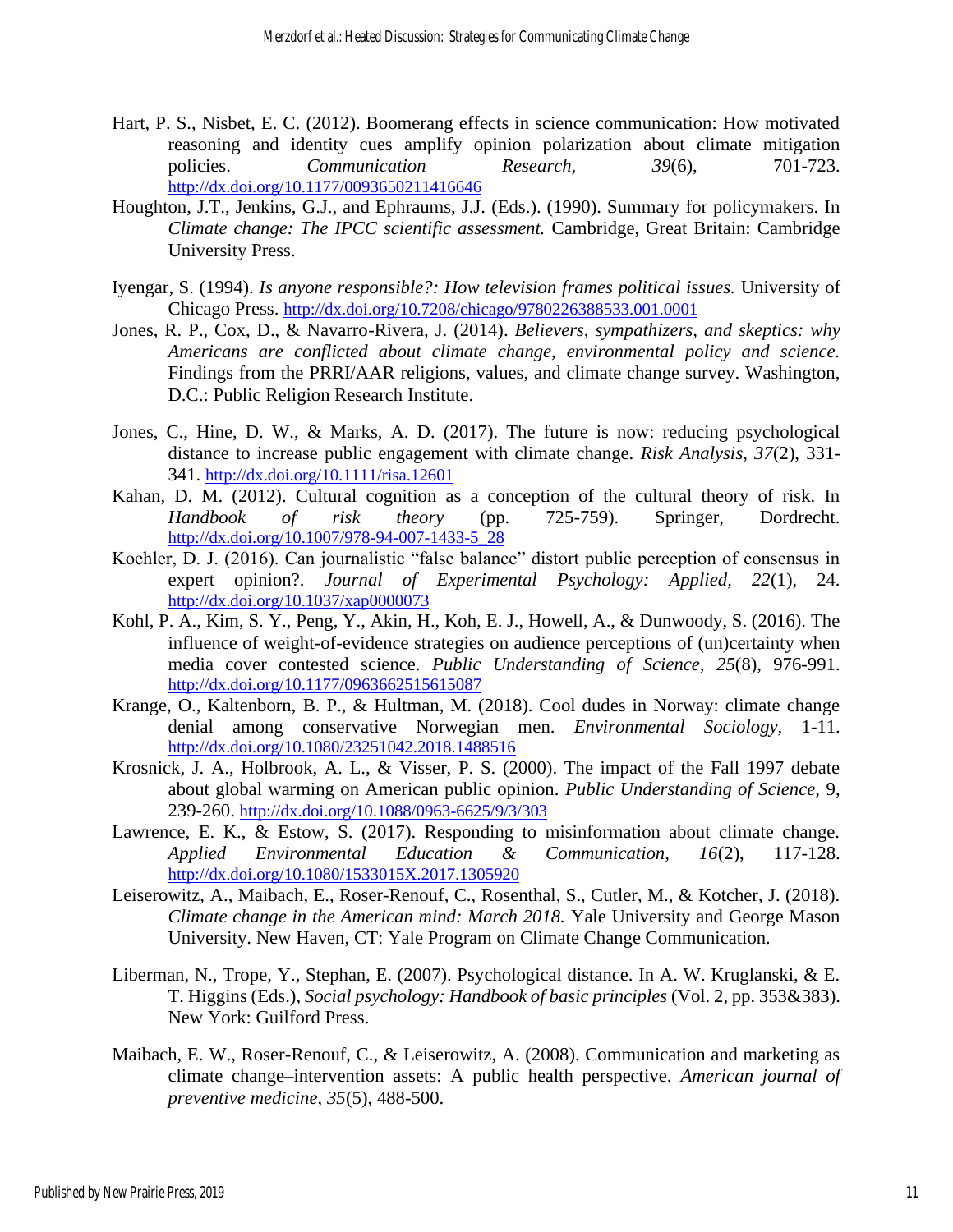- Markowitz, E. M., & Guckian, M. L. (2018). Climate change communication: Challenges, insights, and opportunities. In *Psychology and Climate Change* (pp. 35-63).
- McCright, A. M., & Dunlap, R. E. (2011). The politicization of climate change and polarization in the American public's views of global warming, 2001–2010. *The Sociological Quarterly, 52*(2), 155-194. <http://dx.doi.org/10.1111/j.1533-8525.2011.01198.x>
- McNair, B. (2017). After objectivity? Schudson's sociology of journalism in the era of postfactuality. *Journalism Studies, 18*(10), 1318-1333.
- Morrison, M. (2018, October 28). Invasive species may spread with help from climate change. CBS News. Retrieved November 5, 2018 from [https://www.cbsnews.com/news/invasive](https://www.cbsnews.com/news/invasive-species-climate-change-habitat-destruction-burmese-python-cbsn-originals/)[species-climate-change-habitat-destruction-burmese-python-cbsn-originals/.](https://www.cbsnews.com/news/invasive-species-climate-change-habitat-destruction-burmese-python-cbsn-originals/)
- Nisbet, M. C., & Scheufele, D. A. (2009). What's next for science communication? Promising directions and lingering distractions. *American Journal of Botany, 96*(10), 1767-1778. <http://dx.doi.org/10.3732/ajb.0900041>
- Oreskes, N. (2018). The scientific consensus on climate change: How do we know we're not wrong?. In *Climate Modelling* (pp. 31-64). Palgrave Macmillan, Cham. [http://dx.doi.org/10.1007/978-3-319-65058-6\\_2](http://dx.doi.org/10.1007/978-3-319-65058-6_2)
- Ortiz, D.A. (2018, November 2). Ten simple changes to help save the planet. British Broadcasting Company. Retrieved November 4, 2018 fro[m http://www.bbc.com/future/story/20181102](http://www.bbc.com/future/story/20181102-what-can-i-do-about-climate-change) [what-can-i-do-about-climate-change.](http://www.bbc.com/future/story/20181102-what-can-i-do-about-climate-change)
- Oxford Dictionaries. (2016). Word of the year 2016 is … *Word of the year.* Retrieved from [https://en.oxforddictionaries.com/word-of-the-year/word-of-the-year-2016.](https://en.oxforddictionaries.com/word-of-the-year/word-of-the-year-2016)
- Pew Research Center (2018). *Little partisan agreement on the pressing problems facing the U.S.* Retrieved October 20, 2018 from [http://www.people-press.org/2018/10/15/little-partisan](http://www.people-press.org/2018/10/15/little-partisan-agreement-on-the-pressing-problems-facing-the-u-s/)[agreement-on-the-pressing-problems-facing-the-u-s/.](http://www.people-press.org/2018/10/15/little-partisan-agreement-on-the-pressing-problems-facing-the-u-s/)
- Prokopy, L. S., Morton, L. W., Arbuckle Jr, J. G., Mase, A. S., Wilke, A. K. (2015). Agricultural stakeholder views on climate change: implications for conducting research and outreach. *Bulletin of the American Meteorological Society, 96*(2), 181-190. <http://dx.doi.org/10.1175/BAMS-D-13-00172.1>
- Rees, J. H., Klug, S., & Bamberg, S. (2015). Guilty conscience: motivating pro-environmental behavior by inducing negative moral emotions. *Climatic Change, 130*(3), 439-452. <http://dx.doi.org/10.1007/s10584-014-1278-x>
- Roser-Renouf, C., Maibach, E., Leiserowitz, A., Feinberg, G., Rosenthal, S., & Kreslake, J. (2014). *Global warming's six Americas, October, 2014: Perception of the health consequences of global warming and update on key beliefs.* Yale University and George Mason University. New Haven, CT: Yale Project on Climate Change Communication.
- Roser-Renouf, C., Maibach, E., Leiserowitz, A., & Rosenthal, S. (2016). *Global warming, God, and the "end times".* Yale University and George Mason University. New Haven, CT: Yale Program on Climate Change Communication.
- Scannell, L., & Gifford, R. (2013). Personally relevant climate change: The role of place attachment and local versus global message framing in engagement. *Environment and Behavior, 45*(1), 60-85. <http://dx.doi.org/10.1177/0013916511421196>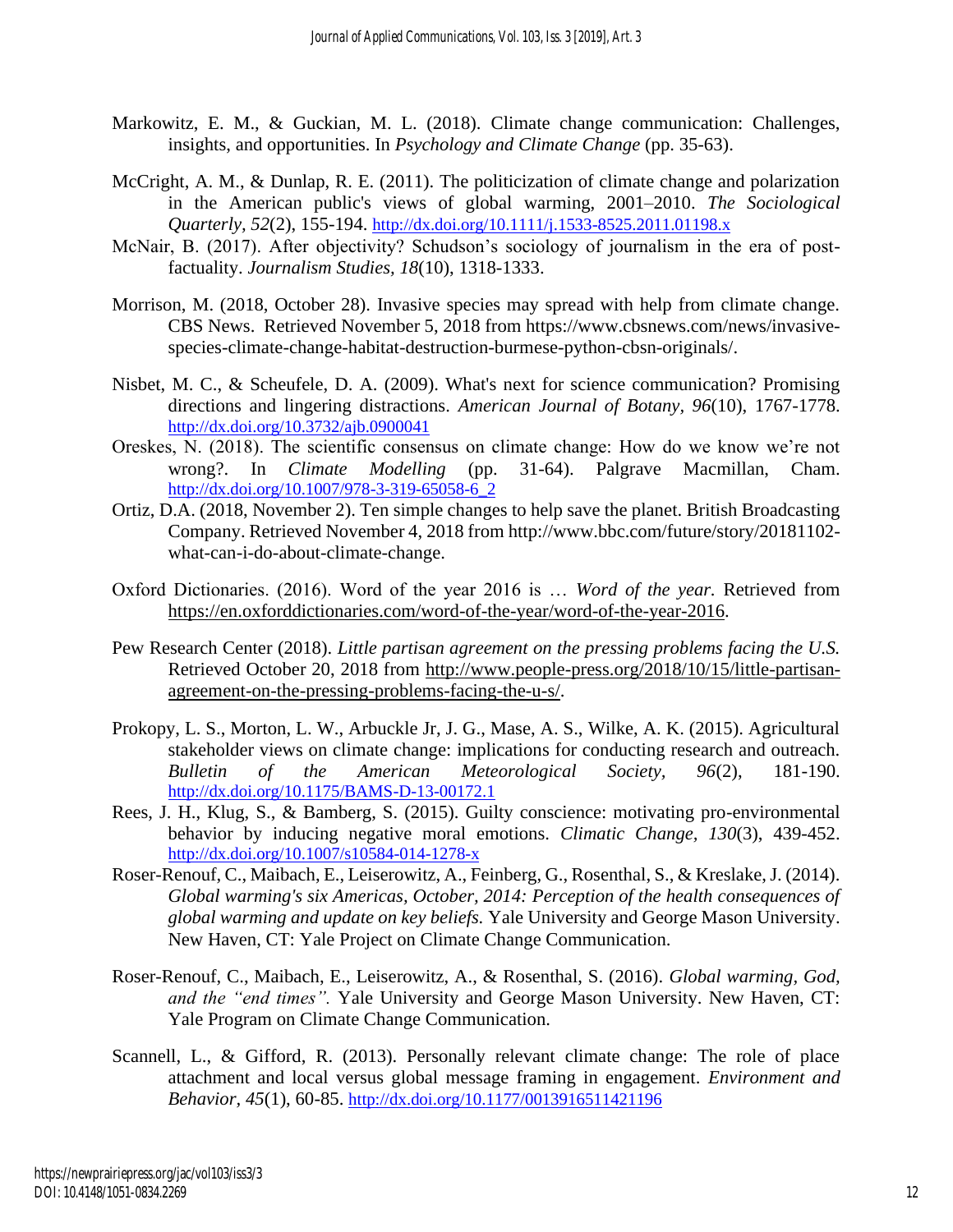- Schuldt, J. P., Rickard, L. N., & Yang, Z. J. (2018). Does reduced psychological distance increase climate engagement? On the limits of localizing climate change. *Journal of Environmental Psychology, 55,* 147-153. <http://dx.doi.org/10.1016/j.jenvp.2018.02.001>
- Smith, M. R., & Myers, S. S. (2018). Impact of anthropogenic CO2 emissions on global human nutrition. Nature Climate Change, 8(9), 834 <http://dx.doi.org/10.1038/s41558-018-0253-3>
- Smith, N., & Leiserowitz, A. (2014). The role of emotion in global warming policy support and opposition. *Risk Analysis, 34*(5), 937-948. <http://dx.doi.org/10.1111/risa.12140>
- Sinatra, G. M., Kienhues, D., & Hofer, B. K. (2014). Addressing challenges to public understanding of science: Epistemic cognition, motivated reasoning, and conceptual change. *Educational Psychologist, 49*(2), 123-138. <http://dx.doi.org/10.1080/00461520.2014.916216>
- Stocker, T.F., Qin, D., Plattner, G.K., Tignor, M., Allen, S.K., Boschung, J., Nauels, A., Xia, Y., Bex, V., and Midgley, P.M. (Eds.). (2013). Climate change 2013: The physical science basis. In *Fifth assessment report of the intergovernmental panel on climate change.* Cambridge, Great Britain: Cambridge University Press.
- Tuchman, G. (1972). Objectivity as strategic ritual: An examination of newsmen's notions of objectivity. *American Journal of Sociology, 77*(4), 660-679. <http://dx.doi.org/10.1086/225193>
- U. S. Global Change Research Program (2016). *The impacts of climate change on human health in the United States: A scientific assessment.* Washington: USGRP. Retrieved from [https://s3.amazonaws.com/climatehealth2016/low/ClimateHealth2016\\_FullReport\\_small.](https://s3.amazonaws.com/climatehealth2016/low/ClimateHealth2016_FullReport_small.pdf) [pdf.](https://s3.amazonaws.com/climatehealth2016/low/ClimateHealth2016_FullReport_small.pdf)
- van der Linden, S. (2015). The social-psychological determinants of climate change risk perceptions: Towards a comprehensive model. *Journal of Environmental Psychology,* 41, 112-124. <http://dx.doi.org/10.1016/j.jenvp.2014.11.012>
- van der Linden, S. (2018). Warm glow is associated with low-but not high-cost sustainable behaviour. *Nature Sustainability, 1*(1), 28. <http://dx.doi.org/10.1038/s41893-017-0001-0>
- van der Linden, S., Leiserowitz, A., Rosenthal, S., & Maibach, E. (2017). Inoculating the public against misinformation about climate change. *Global Challenges, 1*(2), 1600008. <http://dx.doi.org/10.1002/gch2.201600008>
- van der Linden, S., Maibach, E., & Leiserowitz, A. (2015). Improving public engagement with climate change: Five "best practice" insights from psychological science. *Perspectives on Psychological Science, 10,* 758e763. <http://dx.doi.org/10.1177/1745691615598516>
- Walsh, J., Wuebbles, D., Hayhoe, K., Kossin, J., Kunkel, K., Stephens, G., Thorne, P., Vose, R., Wehner, M., Willis, J., Anderson, D., Doney, S., Feely, R., Hennon, P., Kharin, V., Knutson, F., Landerer, F., Lenton, T., Kennedy, J., and Somerville, R. (2014). Chapter 3: Sectors. In Melillo, J.M., Richmond, T.C., and Yohe., G.W., (Eds.), *Climate change impacts in the United States: The third national climate assessment* (69-368)*.* doi:10.7930/J0X63JT0.
- Wang, S., Leviston, Z., Hurlstone, M., Lawrence, C., & Walker, I. (2018). Emotions predict policy support: Why it matters how people feel about climate change. *Global Environmental Change, 50,* 25-40. <http://dx.doi.org/10.1016/j.gloenvcha.2018.03.002>